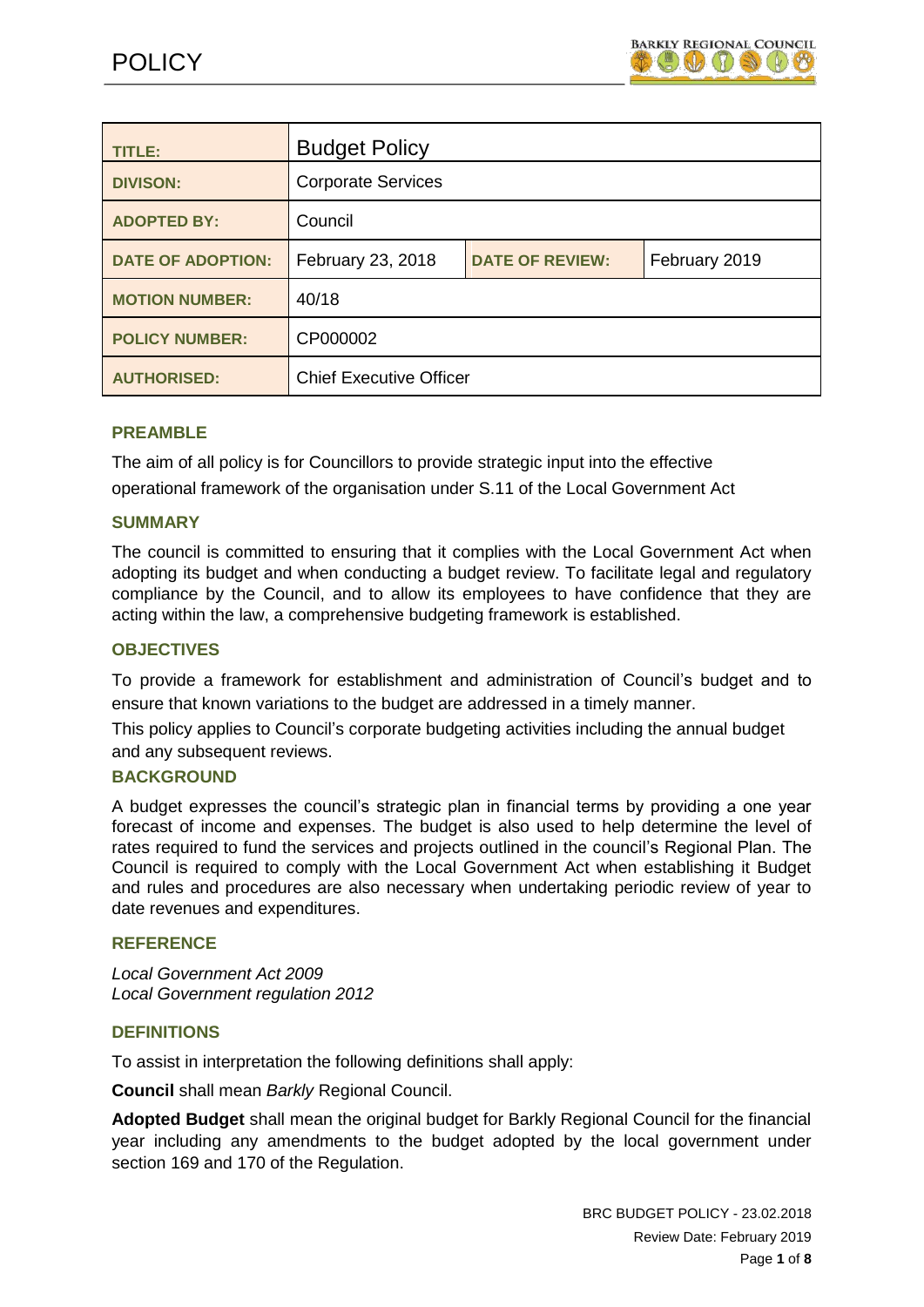**Community Plan** shall mean a document that outlines the local government's goals, strategies and policies for implementing the local government's vision for the future of the local government area, during the period covered by the plan.

**Corporate Plan** shall mean a document that outlines the local government's objectives, and the nature and scope of the activities proposed to be carried out.

**Long- Term Financial Strategy** shall mean a document that outlines the local government's goals, strategies and policies for managing the local government's finances, during the period covered by the plan including supporting asset management plans.

**Manager Finance** shall mean the person holding that position in Council's hierarchy or in their absence the Chief Executive Officer.

**Project** shall mean an activity that is temporary in that it has a defined beginning and end in time, and generally a defined scope and resource requirement. A project is unique in that it is not a routine operation, but a specific set of operations designed to accomplish a singular goal. They could be operating or capital in nature.

**The Act** shall mean *Local Government Act 2009.*

**The Regulation** shall mean *Local Government Regulation 2012.*

# **POLICY STATEMENT**

Barkly Regional Council's budget cycle is aimed at addressing the need for:

- Long term financial planning:
- Detailed annual budgets supporting Council's operating plans and revenue decisions;
- Reviews to address progress against the annual operating plan; and
- Reviews to align the budget with actual results.

This is illustrated as follows:

| <b>Community Plan</b>               |  |  |
|-------------------------------------|--|--|
|                                     |  |  |
| Corporate Plan                      |  |  |
|                                     |  |  |
| <b>Long Term Financial Forecast</b> |  |  |
|                                     |  |  |
| <b>Annual Operational Plans</b>     |  |  |
|                                     |  |  |
| <b>Annual Budget</b>                |  |  |

# *Philosophy*

To deliver on Council's mission a robust financial planning framework is required to support long term financial sustainability.

Financial sustainability is about Council being able to maintain its infrastructure capital and financial capital over the long term. In turn, long term financial planning relies on an understanding of the infrastructure funding needs of Council, including maintenance, upgrades and renewals. Council will use budgeting and long term financial planning to ensure the financial sustainability of the region is maintained for future generations. The following principles will be applied:-

- (a) The long term impacts of projects will be considered including Whole of Life costs.
- (b) Projects will be considered using a portfolio approach ie whole of council, to ensure the relative merits of individual projects are considered comparatively with all projects.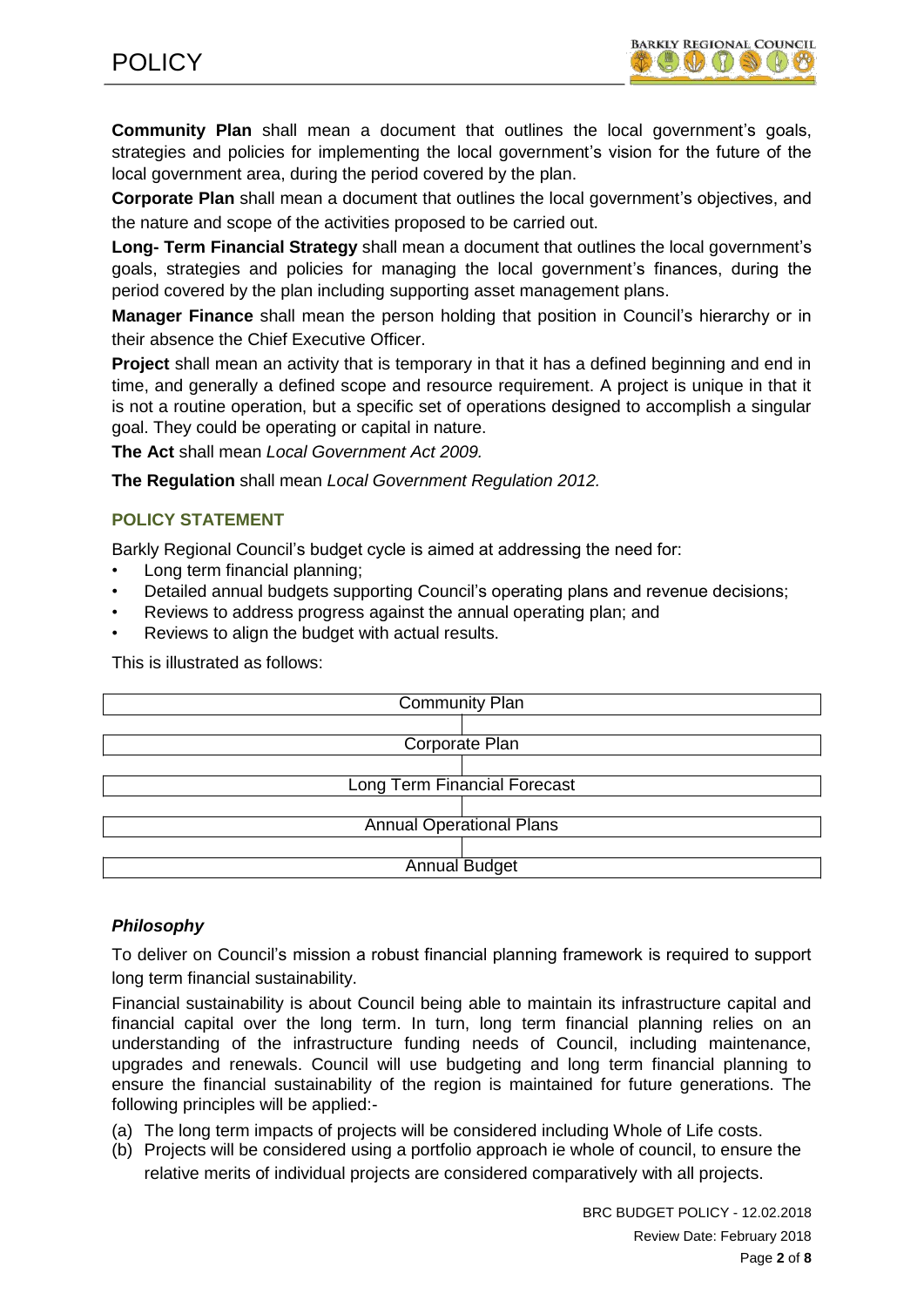- (c) Grant funding will only be sought and accepted where projects are strategically aligned and the benefits outweigh the Whole of Life cost.
- (d) Asset Management Plans and Project Decision Frameworks will be used as a core decision making tool.
- (e) Where possible, projects of a similar nature should be grouped to take advantage of economies of scale.
- (f) Where possible, larger projects should be undertaken in a single location in lieu of small investments in multiple locations in the same budget cycle.

# **Council Reports**

The following principles are to be applied when compiling official Council meeting reports that have a financial impact:-

- (a) Recommendations that are presented to Council that have the effect of increasing expenditure or reducing income (if adopted) MUST indicate where alternative funding is to be sourced from.
- (b) No report may include a recommendation that "Funds are to be identified at the next review".
- (c) No report may identify that "the project be included in next year's budget", unless the project has been considered as part of a Council budget process relating to the future financial year.
- (d) Where a recommendation states that the funds are to be allocated from various Reserve pools the report MUST include the current balance of the relevant account. This will enable Councillors to be fully informed prior to approving the allocation.
- (e) Only emergent projects/expenditure items should generally be incorporated into Budget Reviews.

*Note: The overall intention for the Budget Reviews is to review performance and assess Council's financial position.*

- (f) Where an item that has a financial implication is raised in the General Business section at a Council Meeting, a report is to be presented to a future meeting so that possible funding can be identified before the recommendation is adopted.
- (g) The budget is a "project" budget. Where projects are completed under budget, the funds are to be retained in consolidated revenue for those projects that may be over expended.
- (h) Where a Project Decision Framework is in place all proposed projects greater than \$100,000 must complete this process before being considered for inclusion in budgets.

# **Annual Budget Consideration**

Throughout the financial year Council considers matters which may result in a referral to future budget considerations. Where this occurs in an open Council meeting it becomes a matter of public knowledge. These matters must be consistent with Council's Long Term Financial Forecast, when adopted.

During the lead up to the adoption of the original annual budget for a particular financial year, detailed presentations and working papers are provided to Councillors. The presentations and working papers may include potential expenditure, pricing and rating considerations and various scenarios on options to be considered before the adoption of the budget. This includes information pertaining to Council's commercial and general activities.

In the case of commercial activities, the disclosure of detailed pricing and expenditure information may be detrimental to Council's competitive position. Consequently this information is to be treated as confidential. Commercial activities include those activities defined as Type 1, 2 and 3 business activities in accordance with the *Local Government Act 2009.*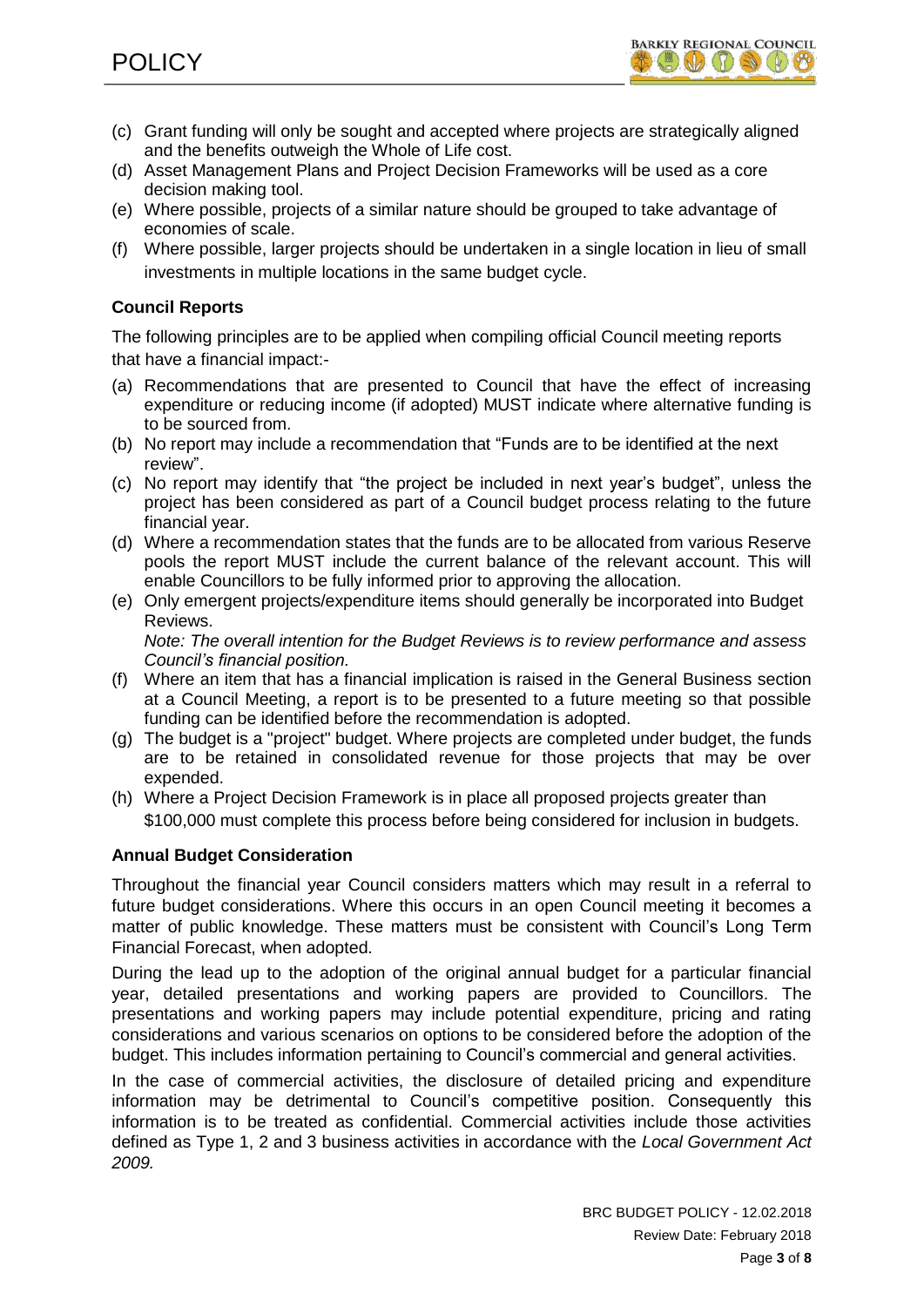While there are no commercial considerations within Council's general activities, the premature release of financial information being considered as part of budget deliberations may cause conjecture on the likely outcomes. The subtlety between information presented to Councillors to assist them with decision making and the intent of Council after considering all information, may be lost in public disclosure. In order to prevent misleading information in the media or unfounded public conjecture, it is therefore necessary to control the public release of information prior to the formal adoption of the budget.

As a matter of policy, all budget working papers including material presented on possible pricing, rating and expenditure is to be treated as 'strictly confidential'.

In some instances portions of the above information may normally (outside of the budget process) be used to answer inquiries or comments from members of the public. In recognition of the operational need to continue to respond to public inquiries/comment during the budget preparation, the Mayor and CEO (or CEO delegate) are authorised to exercise discretion in releasing information which would otherwise be considered confidential under this policy.

## **Adoption Of The Budget**

| Council will adopt the budget at the highest level. |                  |
|-----------------------------------------------------|------------------|
| <b>Operating Revenues</b>                           | x, x, x, x       |
| <b>Operating Expenses</b>                           | x, x, x, x       |
| <b>Operating Surplus/Deficit</b>                    |                  |
| <b>Capital Revenue</b>                              | x, x, x, x       |
| <b>Capital Expenses</b>                             | x, x, x, x       |
| <b>Net Surplus/Deficit</b>                          |                  |
| <b>Excluding Depreciation</b>                       | S<br>X, XXX, XXX |
| <b>Nominal Surplus/Deficit</b>                      | \$<br>XX, XXX    |

To promote accountability the council will adopt the budget by:

- Whole of Council
- Strategic Objectives
- Locality
- Functions/Projects

#### **Budget Reviews**

The Act is silent on how often a council should review its budget during the financial year. Generally at least two budget reviews will be completed each financial year in December and April. This policy has been established to ensure that council follows the following budget reviews process:

- Review council budget on a half yearly basis each financial year or when new expenditures need to be incurred; eg when additional grant funding requires to be expended ; and
- Consider a mid year report on the revised forecast of each item shown in its budgeted financial statements for the relevant financial year compared with estimates set out in the budget.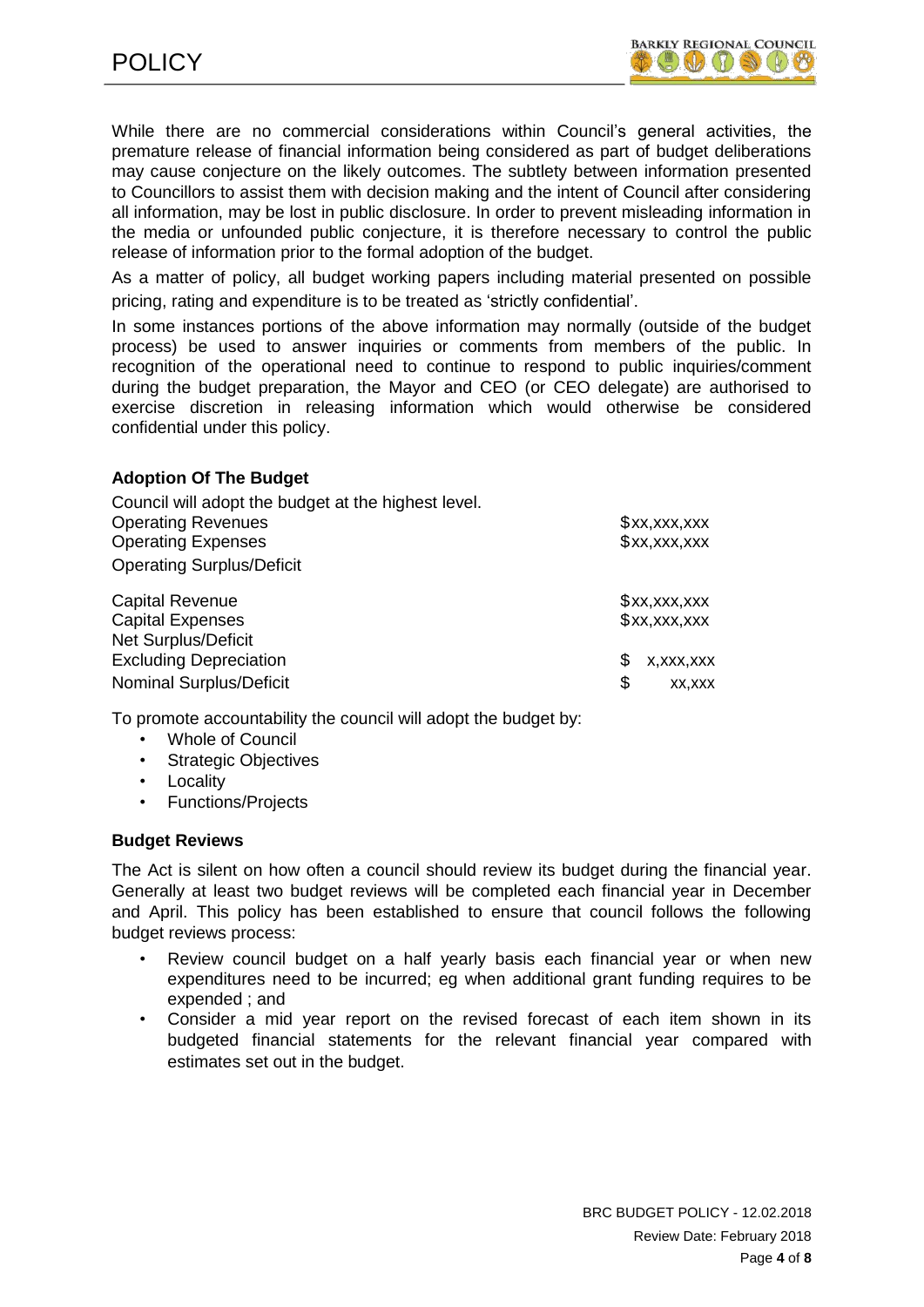POLICY



A budget review provides an opportunity to amend the previously adopted (or amended) budget. Changes to a budget may be required as further information is received during the year. Reasons for these changes may include:

- Different services expected by the community:
- Additional or reduced funding received to carry out new or extended services;
- Projects or services delayed or stopped due to lack of resources; and
- Ad hoc budget adjustments.

Factors to take into consideration when administering the budget review process include:

- Commitment to financial sustainability by ensuring that the adopted key financial targets are met:
- Consistency with council's strategic direction;
- Accountability and transparency in budget decision making process;
- Providing value for money for the services provided;
- Maintaining the budget allocated to each project type; and
- Council operates within cash flows and use of reserve restrictions.

To ensure the principles of this policy are met, the following guidelines will apply during the budget review process. The exception to these guidelines occurs where circumstances are outside council's control. This may occur as a result of the following changes in circumstances:

- Any new funding agreements offered by governments;
- Changes to legislation or regulations; and,
- Financial shocks a financial shock is an unexpected or unpredictable event that affects an economy, either positively or negatively.

Where these circumstances occur, or when carry forward items from the previous financial year are recognised in the budget, council should attempt to achieve its adopted financial targets.

#### *Nominal Surplus/Deficit*

The nominal surplus/deficit is calculated by deducting council's operating expenses from its operating income. This result is used to determine key financial target 1 (operating surplus) and assist in the calculation of key financial target 2 (operating surplus ratio). As a result of the budget review the budgeted operating result should at least remain the same where possible. The council budget cannot show a planned deficit.

A very conservative budget approach is to be taken at the early stages of the financial year due to the possibility of not meeting revenue targets or unforecast unavoidable expenditures.

Should other additional funding also become available during the year, the first priority will be to ensure that approved projects have adequate allocations to meet the initial scope of the project.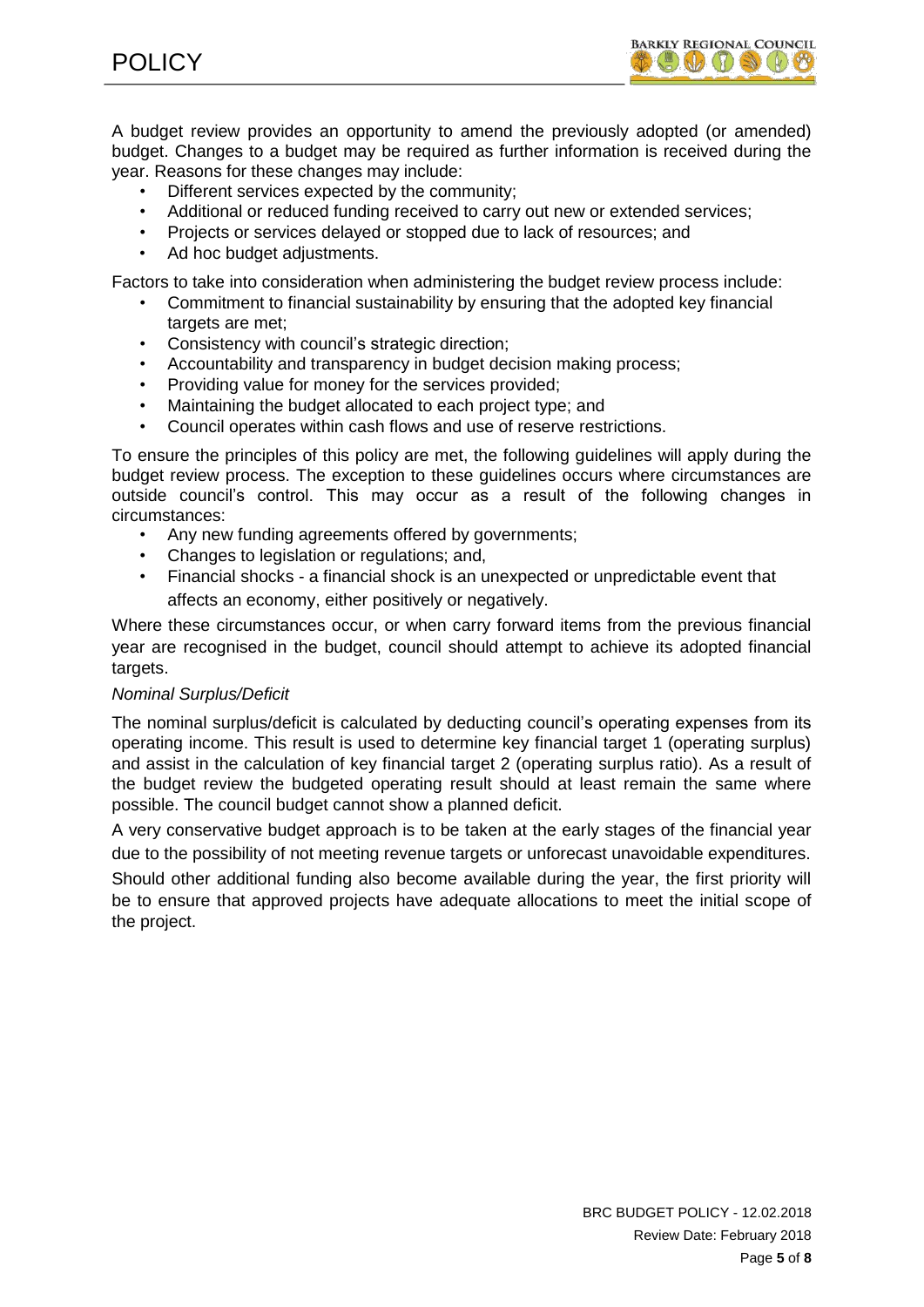

# **Amendments to the Budget**

There are a number of budget amendments that may be required during the year. The process for handling various types of amendments is as follows:

| <b>Type of Amendment</b>                                                                                                                                                                                                         | Less Than 10% Variance #                                                                                                                                                                                                          | Greater Than 10% Variance #                                                                             |  |
|----------------------------------------------------------------------------------------------------------------------------------------------------------------------------------------------------------------------------------|-----------------------------------------------------------------------------------------------------------------------------------------------------------------------------------------------------------------------------------|---------------------------------------------------------------------------------------------------------|--|
|                                                                                                                                                                                                                                  | Or Less than \$100,000                                                                                                                                                                                                            | Or Greater than \$100,000                                                                               |  |
| Increased/decreased<br>expectation of revenue.                                                                                                                                                                                   | At Manager Finance discretion*,<br>adjust at next review.                                                                                                                                                                         | Council approval required prior<br>to work commencing. Report to<br>Council at earliest opportunity.    |  |
| Increase or reduction in the<br>scope of a Council approved<br>project (operating or capital).                                                                                                                                   | At Manager Finance discretion*,<br>adjust at next review although<br>consideration should be given<br>to reporting to Council if there<br>are other significant non-<br>monetary impacts (e.g. change<br>in risk, service level). | Council approval required prior<br>to work commencing. Report to<br>Council at earliest opportunity.    |  |
| Change in routine/operational<br>item. (e.g. additional funds<br>required in one project area, but<br>savings available in another).                                                                                             | At Manager Finance discretion*,<br>provided it is within the one<br>Program area.                                                                                                                                                 | Council approval required prior<br>to<br>work commencing. Report to<br>Council at earliest opportunity. |  |
| Transfers between Programs.                                                                                                                                                                                                      | At Manager Finance discretion*.                                                                                                                                                                                                   | Council approval required prior<br>to work commencing. Report to<br>Council at earliest opportunity.    |  |
| Incorrect classification of<br>projects as either operational or<br>capital nature or incorrect<br>allocation of Operational Plan,<br>which is for accounting<br>purposes only and has a Nil<br>effect on Council's bottom line. | At Manager Finance discretion*.                                                                                                                                                                                                   | Council approval required prior<br>to work commencing. Report to<br>Council at earliest opportunity.    |  |
| Information regarding additional<br>grant funded projects and<br>associated revenue and<br>expenditure.                                                                                                                          | At Manager Finance discretion*.                                                                                                                                                                                                   | Council approval required prior<br>to work commencing. Report to<br>Council at earliest opportunity.    |  |
| Projects subject to reserve<br>transfers as a funding source.                                                                                                                                                                    | At Manager Finance discretion*.                                                                                                                                                                                                   | Council approval required prior<br>to work commencing. Report to<br>Council at earliest opportunity.    |  |

# *Minimum variance for reporting purposes is \$ 10,000.*

\* *Discretion may in fact mean the decision not to support the change or that a report must go to Council to obtain approval for the proposed change.*

In addition, where there is any question over the allocation of revenue or expenses to a particular Department/Program the final decision shall be at the discretion of the Manager Finance and/or the Chief Executive Officer.

Where money is budgeted for capital projects in the previous financial year and during that previous financial year a commitment has been made to complete this work, however the work is not complete at the 30 June in that year, the current year's budget may be amended at the discretion of the Manager Finance by the amount of the surplus budget from the previous year's project.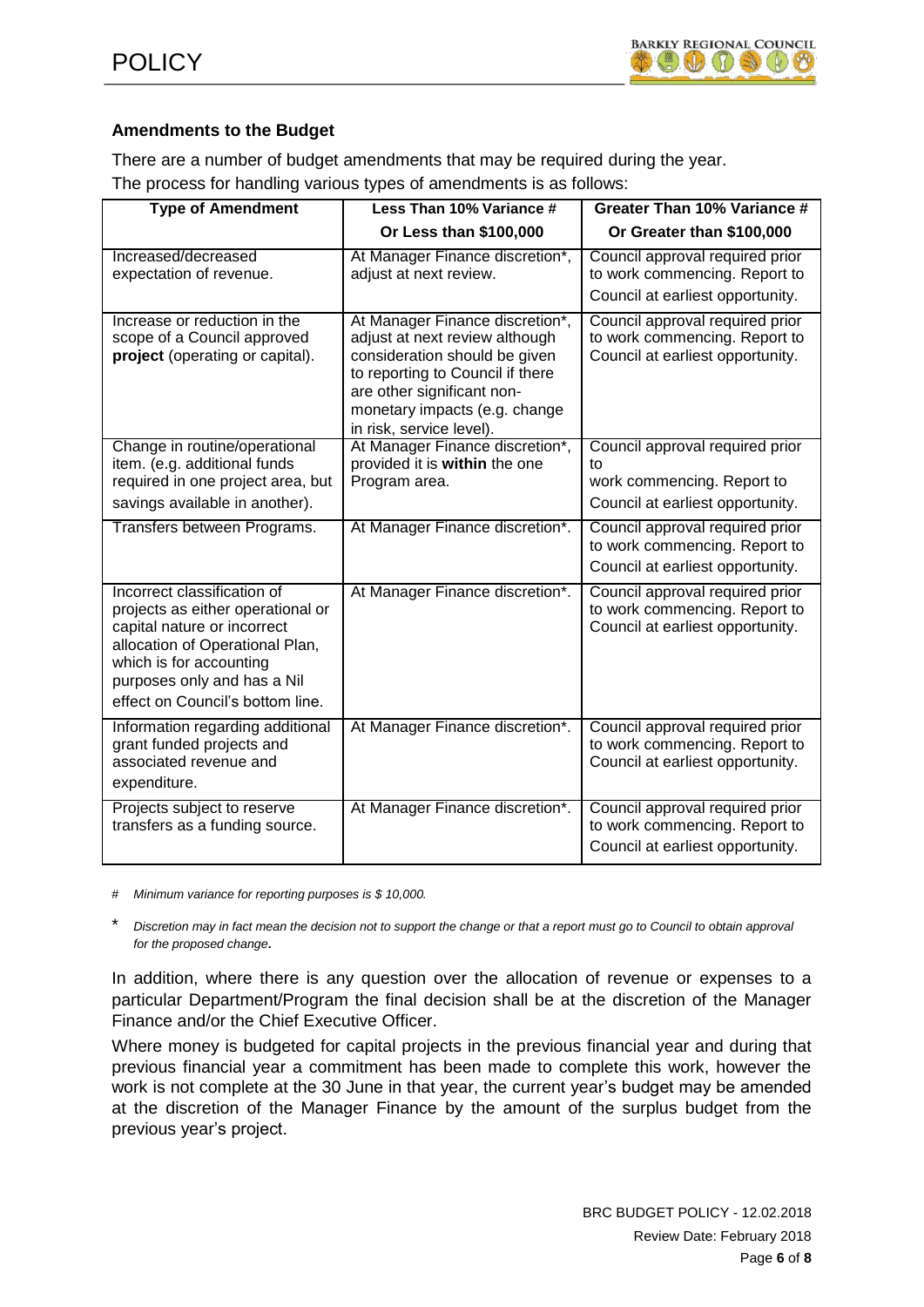# **NEW INITIATIVES AND CAPITAL PROJECTS**

To assist in the definitions of council's financial targets, projects are classified into three categories, being:

- New initiatives (operating);
- Capital-renewal & replacement; and
- Capital-new.

**New Initiatives:** Services that are provided for the first time that may have consequences on future recurrent budgets, or are short term in nature.

**Capital-Renewal & Replacement:** Occurs where an asset's service life is extended but its service replacement capability is not improved.

**Capital-New:** Occurs where an asset is added to council's existing complement or where an existing asset is upgraded to provide additional capabilities or services.

Where possible, council should aim to ensure that its key financial targets are maintained or improved. The total budgeted net expenditure allocation for each of these project types should not be increased without a corresponding increase in revenue or a reduction in expenses in the same financial year.

In the case of new initiatives and capital constructions, consideration needs given and planned for operational inputs required for a period of the following five years.

Where such projects are delayed to future financial years, the allocation will remain in the budget unless by way of council resolution. The allocation remaining for the projects at the end of the financial year shall be included in the items to be carried forward to the following financial year, and recognised as part of the restricted reserves.

Projects to be considered during the budget review process can be put forward for consideration at any time. A listing and explanation of these projects for each project category will be provided at the time of presenting the budget review for adoption. This will provide elected members with supplementary information to swap projects prior to adopting the budget and/or revised budget.

## *New Initiatives*

Where there is a reduction in new initiative projects, funds may be allocated to other new initiative projects. Alternatively, these funds may be identified as savings to the council's operating budget.

## *Capital-Renewal & Replacement*

When a capital-renewal and replacement project does not proceed, it should be replaced by project(s) with the next highest priority in council's infrastructure and asset management plan subject to council's approval. Alternatively, the surplus funds could be allocated to the renewal and asset replacement reserve for use when required.

## *Capital New*

New capital works requested by community organisations as an addition to council owned facilities must have at least 50% of the total cost of the project funded by the organisation, which can be through monetary contributions (upfront payment or lease arrangement), inkind support, government grants or a combination of the methods. Council should not take on any new capital works projects if the projects are not viable and without the approval of the council.

Where there is a reduction in capital-new projects, the budget may be allocated to other identified capital-new projects, where a cost-benefit analysis justifies its inclusion. Where no